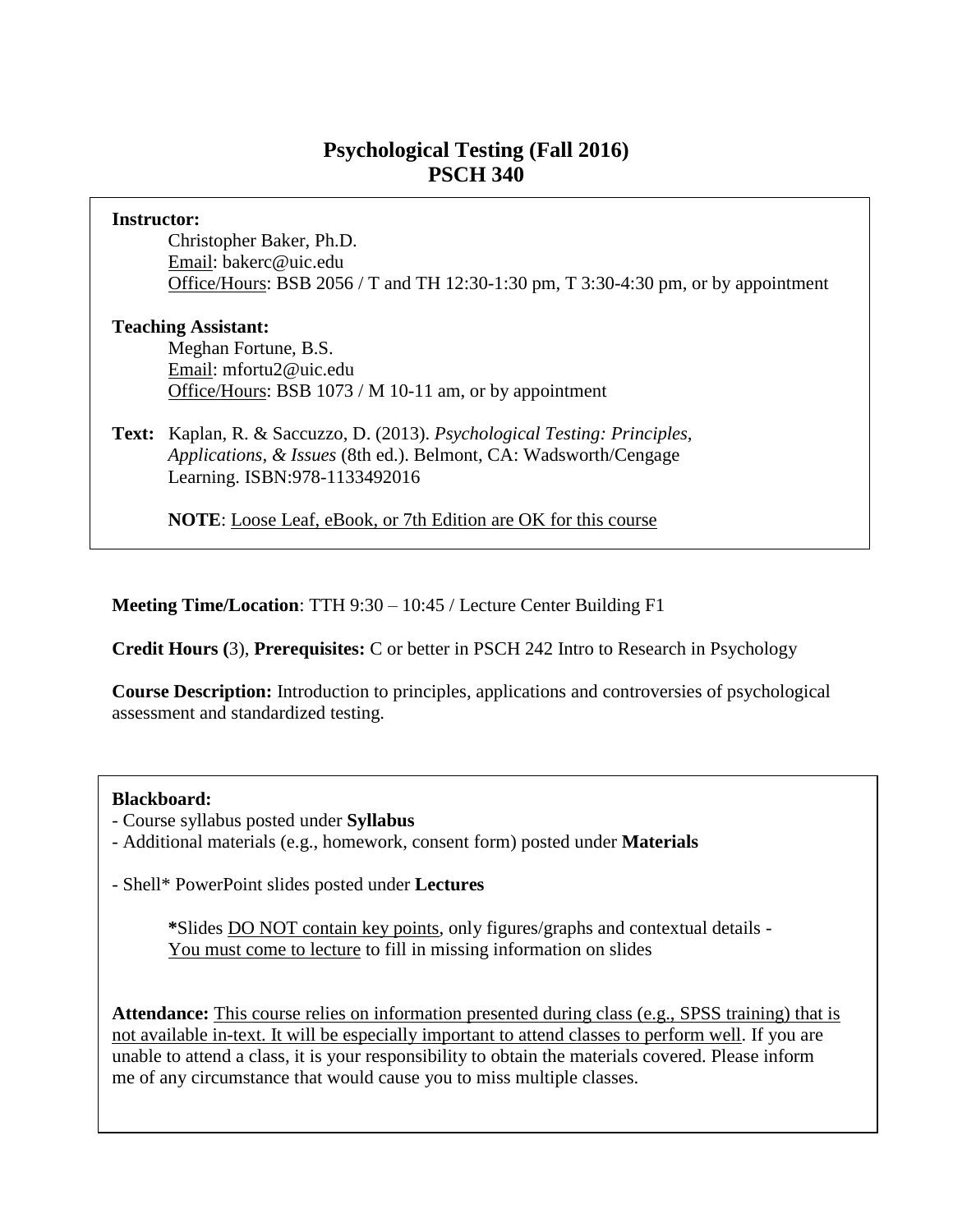**Disability Services:** If you require accommodations for a disability, please contact the Disability Resource Center for an appointment to discuss your needs and the process for requesting accommodations. Since accommodations may require early planning, please contact DRC as soon as possible:

Website: http://drc.uic.edu (312) 413-2183 Voice (312) 413-7781 FAX DRC Staff Members contact information is available on the Meet the DRC Staff Page (http://drc.uic.edu/meet-the-drc-staff)

#### **Please let me know if there is anything I can do to be helpful!**

**Academic Dishonesty:** Students will be held to the University's standards on academic dishonesty as described in the following Student Code of Conduct: http://dos.uic.edu/docs/Student%20Disciplinary%20Policy.pdf

# **EVALUATION: Overview**

| <b>Type</b>                    | <b>Points</b>            | % Course Grade |
|--------------------------------|--------------------------|----------------|
| <b>Open-Note Quiz 1:</b>       | 10 pts                   |                |
| <b>Open-Note Quiz 2:</b>       | 10 pts                   |                |
| <b>Homeworks 1-4</b>           | $40$ pts $(10$ pts each) |                |
| <b>Test Project (2 parts):</b> | 60 pts (20 pts, 40 pts)  | 50%            |
| <b>Section 1 exam:</b>         | 40 pts                   |                |
| <b>Section 2 exam:</b>         | 40 pts                   |                |
| <b>Section 3 exam:</b>         | 40 pts                   | 50%            |
|                                | $240$ pts                | 100%           |

**Extra Credit: (1) Creative Project. (2) Extra credit opportunities will be available in-class. The more you attend class, the more likely you will be there for an extra credit opportunity.**

**Makeup Policy: Makeup exams and quizzes are all-essay format and are substantially more difficult than scheduled exams. It is to your benefit to attend all scheduled quizzes and exams.**

**Religious/Cultural Holidays: I respect and accommodate all religious/cultural holidays. If a test or quiz conflicts with a holiday, you will not be asked to take the makeup version. However, you must give advanced notice so that accommodations can be made.**

**Curve: Grades will be scaled when appropriate. Otherwise, grades will be based on the standard 90/80/70/60 scale.**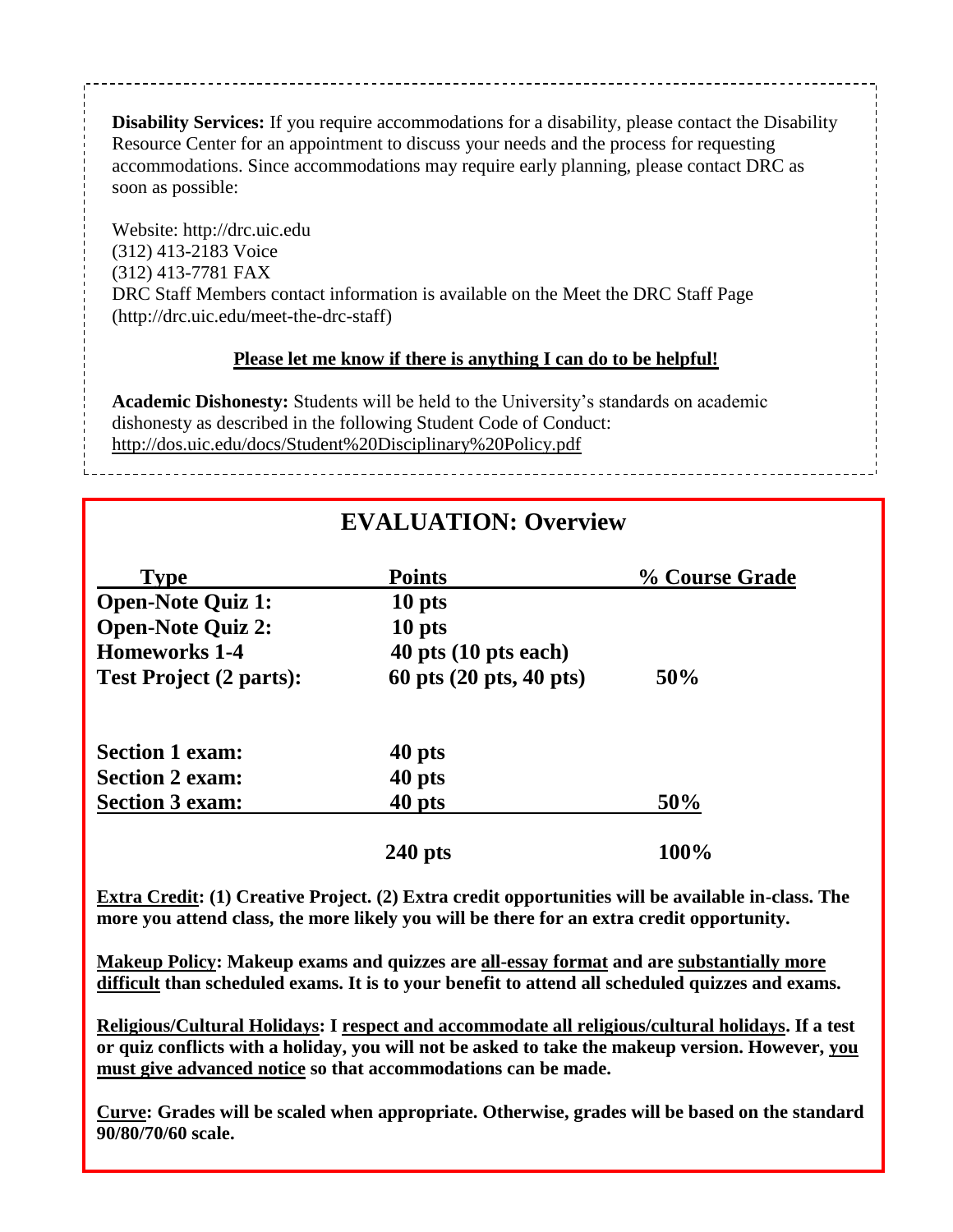#### **Course Outline: 8/23/2016-12/07/2016 \* Outline subject to change with advanced notice**

-- *week 1--*

**August 23:** Course Overview

**August 25:** Background and History Reading*: Chapter 1*

-- *week 2--*

**August 30:** Statistics for Testing Reading*: Chapter 2* 

**September 1:** Statistics for Testing Reading*: Chapter 2* 

**\*September 2, Last day to complete late registration; last day to add a course(s) or make section changes; last day to drop individual courses via Student Self-Service without receiving W (Withdrawn) grade on academic record. Last day to submit Withdraw from Term request via Student Self-Service and receive 100% cancellation of tuition and fees.**

-- *week 3--*

**September 6: SPSS Training 1** Homework 1 Available (*Due Sept. 13*)

**September 8:** Correlation and Regression Reading*: Chapter 3* 

-- *week 4--*

**September 13:** Correlation and Regression Reading*: Chapter 3*  **Homework 1 Due**

**September 15: QUIZ 1, SPSS Training 2** Homework 2 Available (*Due Sept. 22*)

-- *week 5--*

**September 20:** Reliability Reading*: Chapter 4*

**September 22:** Reliability Reading*: Chapter 4*  **Homework 2 Due**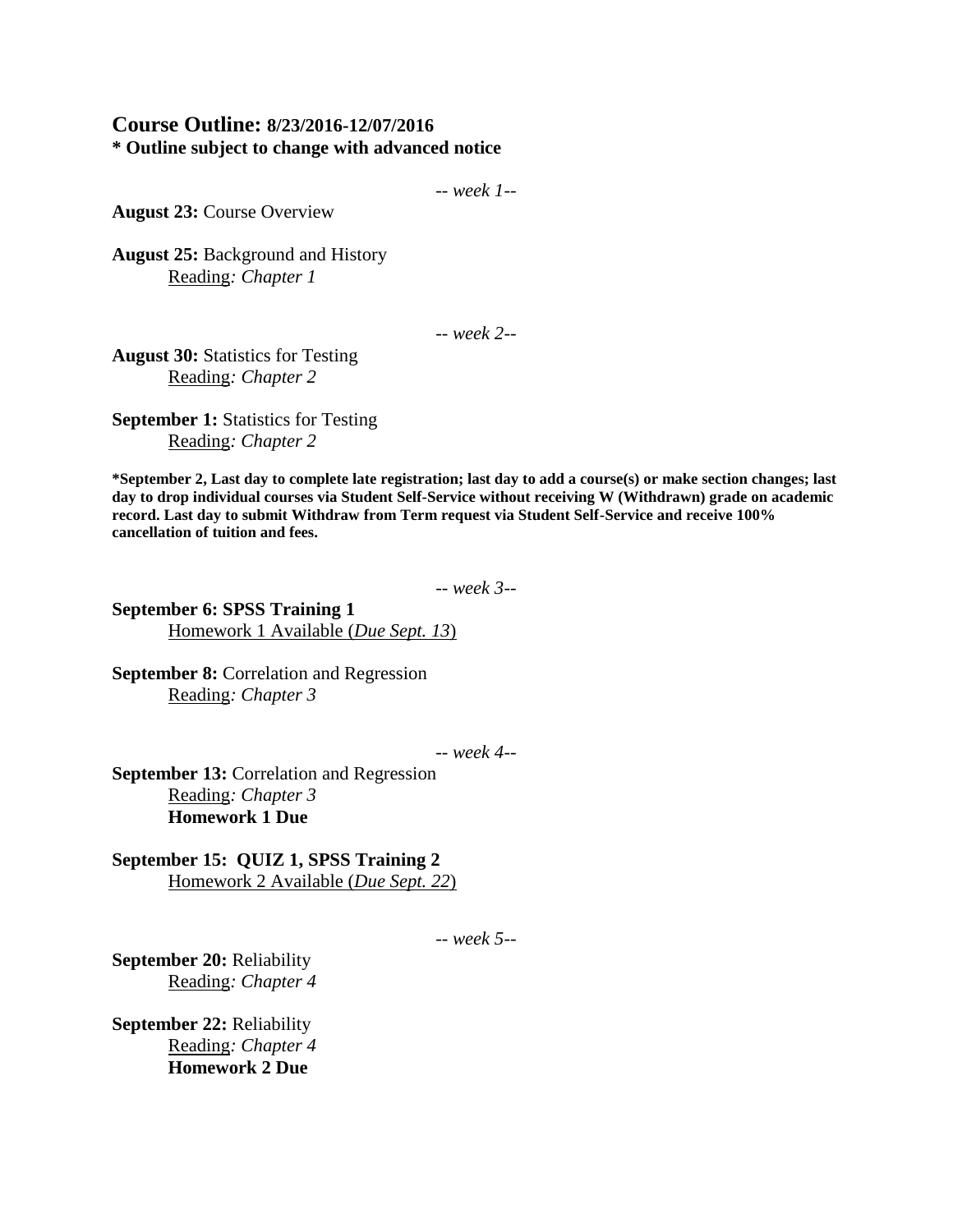-- *week 6--*

**September 27:** Validity Reading*: Chapter 5*

**September 29: QUIZ 2,** Validity Reading*: Chapter 5*

-- *week 7--*

**October 4:** Test Bias Reading*: Chapter 19*

**October 6: EXAM 1**

-- *week 8--*

**October 11:** Writing and Evaluating Test Items Reading*: Chapter 6* 

**October 13: Test Administration** Reading*: Chapter 7* Homework 3 Available (*Due Oct. 20*)

-- *week 9--*

**October 18:** Theories of Intelligence: TED Talks Reading*: Chapter 9*

**October 20: Work Day Test Project Homework 3 Due**

-- *week 10--* **October 25:** Theories of Intelligence cont.; Wechsler Scales Reading*: Chapter 10*

**October 27:** Wechsler Scales Reading*: Chapter 10* **Test Project Part I Due**

**\*October 28, Last day for undergraduate students to use optional late drop in college office and receive grade of W on academic record.**

-- *week 11--* **November 1:** Other Tests of Ability: Education and Special Education Reading*: Chapter 11*

**November 3: EXAM 2**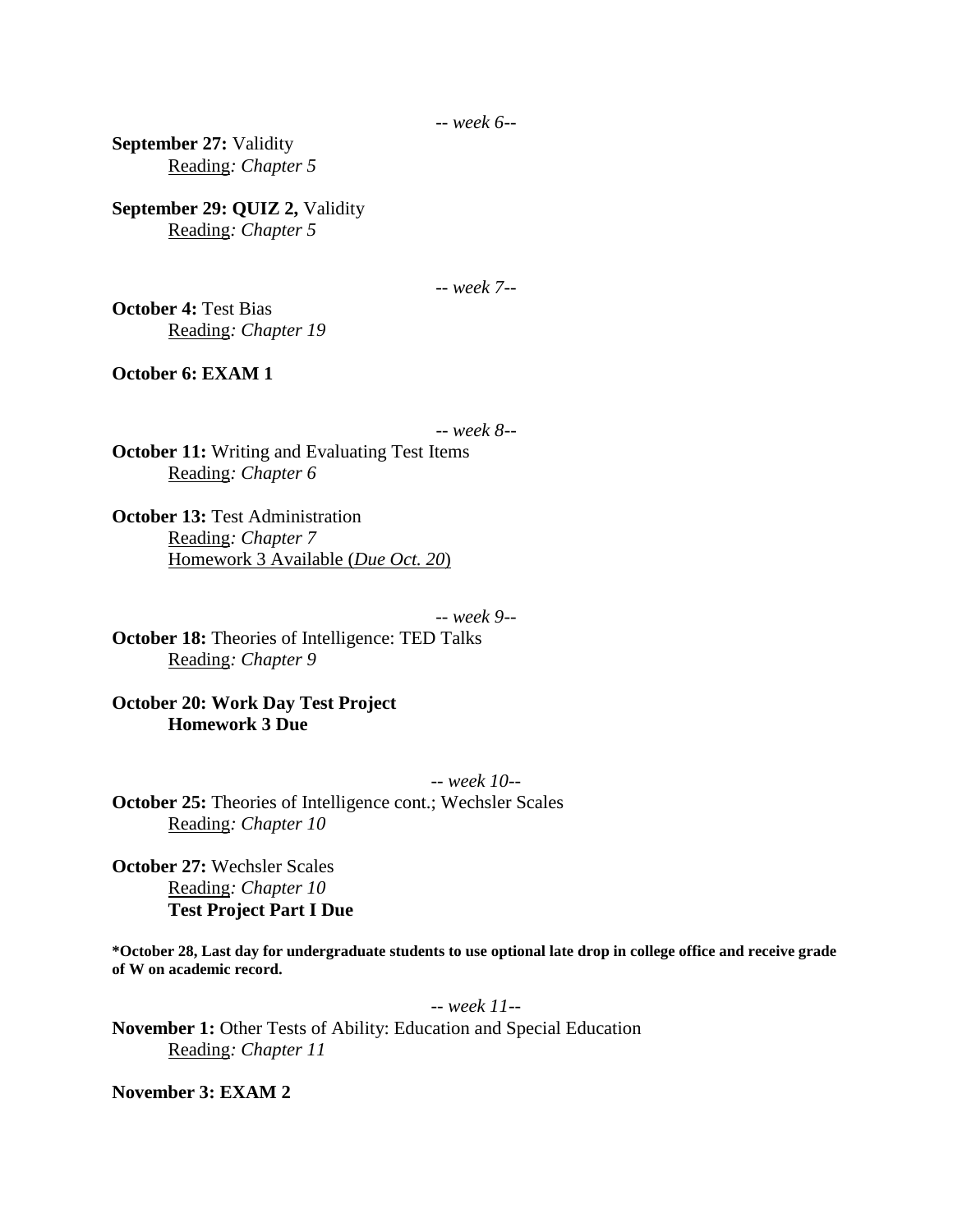#### **November 8: Election Day: GO VOTE**

**November 10:** Applications in Clinical Settings: Personality Tests Reading*: Chapter 13* Homework 4 Available (*Due Nov. 17*)

-- *week 13--* **November 15:** Psych Science in Testing: CBT and Other Tests (TA) Reading*: Chapter 15*

**November 17:** Testing in Health Care Reading*: Chapter 17*  **Homework 4 Due**

-- *week 14--*

**November 22:** Interests & Tests in Workplace Reading*: Chapter 16 & 18* 

**November 24: Thanksgiving**

-- *week 15--*

**November 29:** Knowledge Detection **Test Project Part II Due**

**December 1: Creative Projects Due**

**--** *Week 16:* Final Exam Week **Wednesday December 7, 10:30-12:30: EXAM 3**

### **EXTRA CREDIT: Creative Project**

**The purpose of this project is to give students an opportunity to demonstrate substantial knowledge of a course topic through creative means. Students may be awarded up to 10 points extra credit. Students will be judged on the degree to which they demonstrate knowledge of a topic (up to 5 points) and their creativity in demonstrating this knowledge (up to 5 points). Group projects (up to 5 students) are allowed only for those doing performance-based activities; these should not exceed 5 minutes. Individual projects can be submitted in-class and do not have to be performed.**

**NOTE: All creative projects are due by class time. No exceptions.**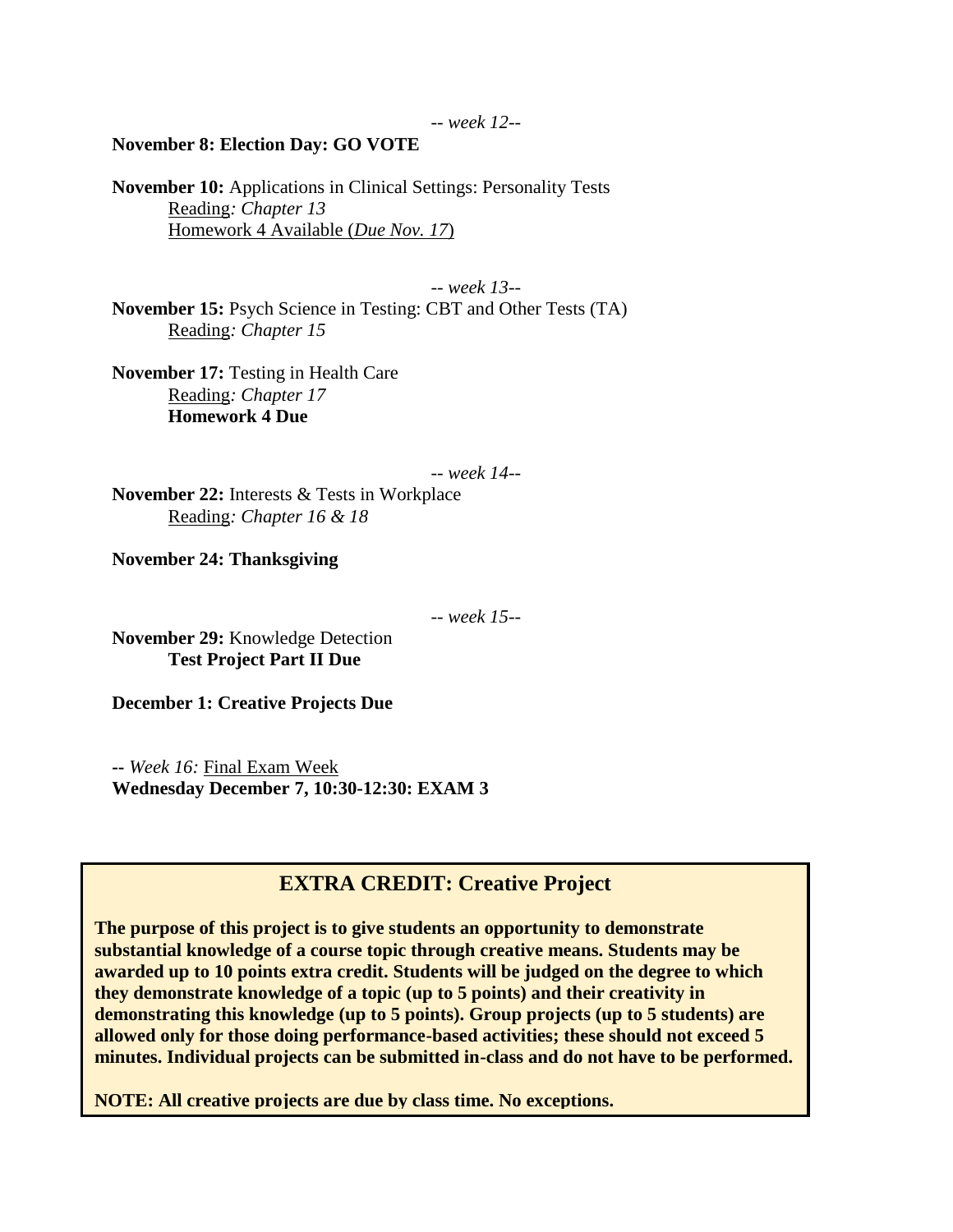# **Test Project (Part I): Due October 27**

**TOPIC:** How are the beliefs of your generation different from those of your parents' generation? You are constructing an "attitude assessment" to differentiate these two cohorts.

*Step 1*: Choose 2 of the following 4 categories:

### **Social/Political, Financial, Religious/Cultural, Family/Marriage**

*Step 2:* For your first category: Compose 5 Likert-type statements that an individual from your generation is likely to agree with but an individual from your parents' generation is likely to disagree with. Next, compose 5 Likert-type statements that an individual from your generation is likely to disagree with but an individual from your parents' generation is likely to agree with.

*Step 3:* Do the same thing for your second category.

**NOTE:** Statements should cover as wide a range of topics as possible - this will impact grades.

# **Write-up: Instructions**

**WRITE-UP:** Type-up the 20 Likert-type statements (make sure they are labeled) and a brief rationale (1 to 3 sentences) for the responses you expect.

*For example:*

Family/Marriage Disagree 1

1. Adulthood is defined by getting married and having children.

Strongly Disagree…..Disagree…..Neutral…..Agree…..Strongly Agree

My generation would disagree with this statement whereas my parents' generation would agree because my generation places more emphasis on independence and academic achievement when defining adulthood.

**FORMAT**: No Length Requirement. Double Spaced, 12 pt font, 1 inch margins.

**SUBMISSION:** (1) A printed hardcopy of your write-up should be submitted in-class. (2). An electronic copy of your write-up should be submitted through Safe Assign on Blackboard.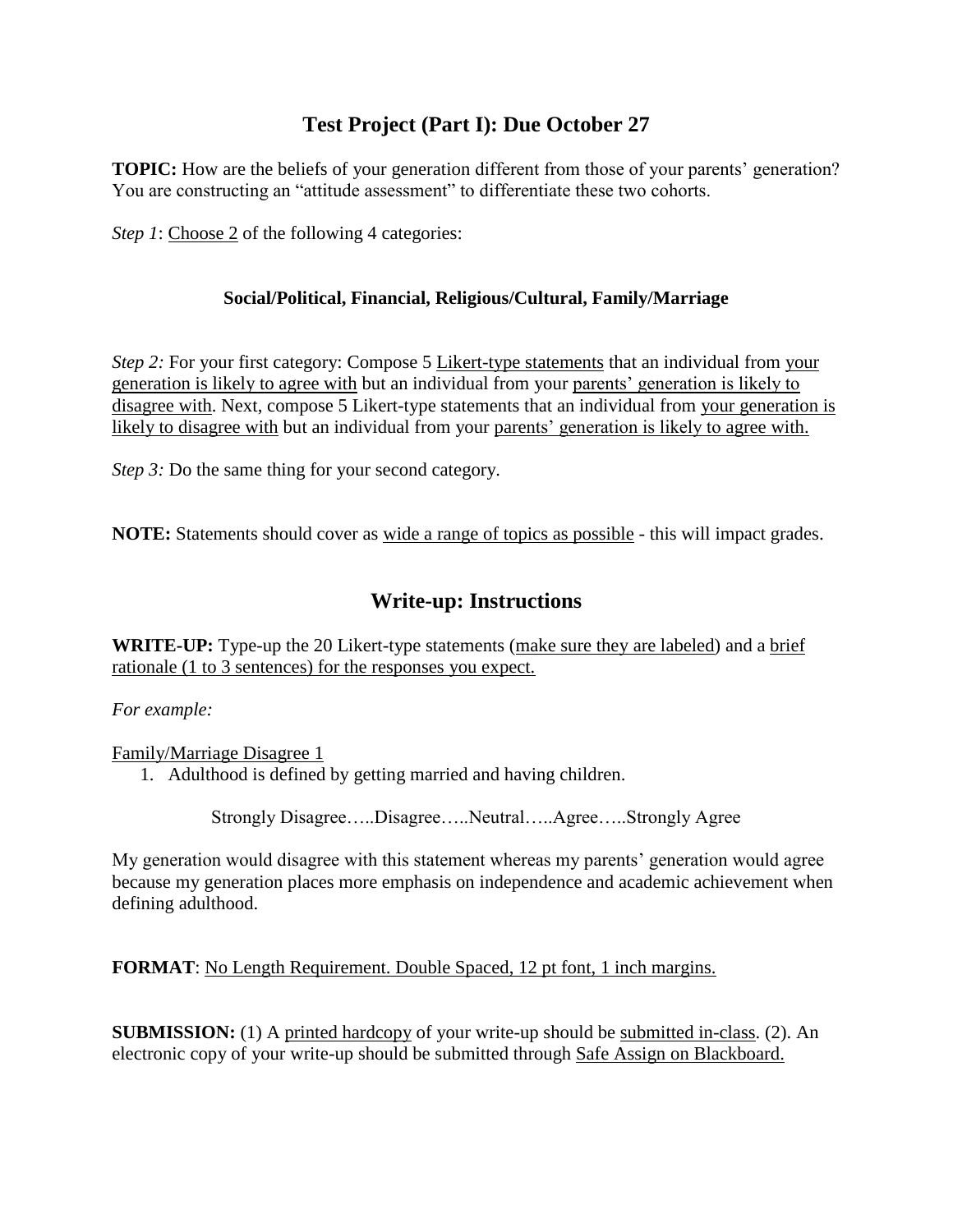#### **GRADING:**

**1 point (20 total):** Each unique and well-conceived statement with a reasonable rationale.

**-1 pt**: Hardcopy not stapled.

- **-3 pts**: Each significant spelling/grammatical error.
- -**5 pts**: Failing to submit both hardcopy and copy through Safe Assign.

**-5 pts**: Each instance of failing to follow other format requirements or assignment instructions. \_\_\_\_\_\_\_\_\_\_\_\_\_\_\_\_\_\_\_\_\_\_\_\_\_\_\_\_\_\_\_\_\_\_\_\_\_\_\_\_\_\_\_\_\_\_\_\_\_\_\_\_\_\_\_\_\_\_\_\_\_\_\_\_\_\_\_\_\_\_\_\_\_\_\_\_\_

### **Test Project (Part II): Due November 29**

*Step 1*. Locate 10 individuals from your generation and 10 individuals from your parents' generation. Match your groups across demographics as best you can (e.g., similar ratio of women/men in both groups).

*Step 2.* Obtain consent (**NOTE**: consent form provided on blackboard) from your participants to take your attitude assessment and use their responses for a class assignment.

*Step 3*. Remove the rationales and randomize your statements. Afterward, administer your assessment to your 20 participants.

*Step 4*. Assess the internal-consistency reliability of your attitude assessment by using SPSS to compute Cronbach's Alpha.

*Step 5*. Assess the effectiveness of each statement by using SPSS to compute Item-Total Statistics.

*Step 6*. Assess the relationship between attitudes (i.e., total Likert score) and participant cohort (i.e., your generation vs. parent generation) by using SPSS to compute a point-biserial correlation.

### **Write-up: Instructions**

### **FORMAT:**

**Write-up**: 2 Pages, Double Spaced, 12 pt font, 1 inch margins. **Output**: (1) Cronbach's Alpha, (2) Item-Total Statistics and (3) Correlation Coefficient.

#### **SUBMISSION:**

A printed hardcopy of your project should be submitted in-class. This includes: (1) the 2-page paper, and (2) the statistical output on a separate page.